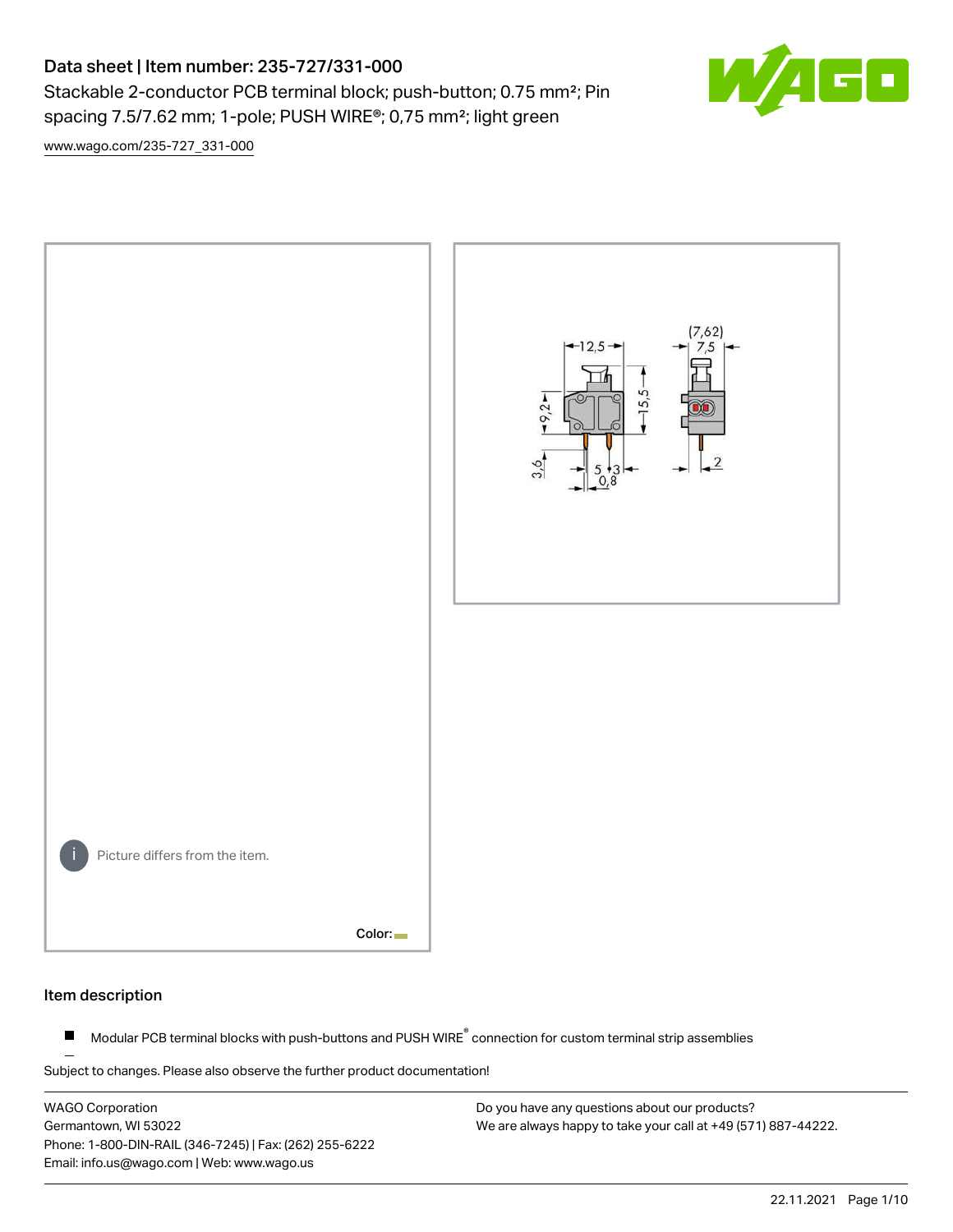

- **Double-wire connection for commoning signals**
- $\blacksquare$ Push-in termination of solid conductors
- Easy conductor removal via push-button  $\blacksquare$
- $\blacksquare$ Set to metric or inch pin spacing by compressing PCB terminal strips or pulling them apart
- $\blacksquare$ Also available with a test slot

# Data

# Notes

| Variants: | Other colors                                                     |
|-----------|------------------------------------------------------------------|
|           | Other versions (or variants) can be requested from WAGO Sales or |
|           | configured at https://configurator.wago.com/                     |

# Electrical data

# IEC Approvals

| Ratings per                 | IEC/EN 60664-1                                                       |
|-----------------------------|----------------------------------------------------------------------|
| Rated voltage (III / 3)     | 400 V                                                                |
| Rated surge voltage (III/3) | 6 <sub>kV</sub>                                                      |
| Rated voltage (III/2)       | 630 V                                                                |
| Rated surge voltage (III/2) | 6 <sub>kV</sub>                                                      |
| Nominal voltage (II/2)      | 1000V                                                                |
| Rated surge voltage (II/2)  | 6 <sub>kV</sub>                                                      |
| Rated current               | 10A                                                                  |
| Legend (ratings)            | (III / 2) $\triangleq$ Overvoltage category III / Pollution degree 2 |

# UL Approvals

| Approvals per                  | UL 1059 |
|--------------------------------|---------|
| Rated voltage UL (Use Group B) | 300 V   |
| Rated current UL (Use Group B) | 10 A    |
| Rated voltage UL (Use Group D) | 300 V   |
| Rated current UL (Use Group D) | 10 A    |

#### CSA Approvals

| Approvals per                   | CSA   |
|---------------------------------|-------|
| Rated voltage CSA (Use Group B) | 300 V |
| Rated current CSA (Use Group B) | 10 A  |

.<br>Subject to changes. Please also observe the further product documentation!

| <b>WAGO Corporation</b>                                | Do you have any questions about our products?                 |
|--------------------------------------------------------|---------------------------------------------------------------|
| Germantown, WI 53022                                   | We are always happy to take your call at +49 (571) 887-44222. |
| Phone: 1-800-DIN-RAIL (346-7245)   Fax: (262) 255-6222 |                                                               |
| Email: info.us@wago.com   Web: www.wago.us             |                                                               |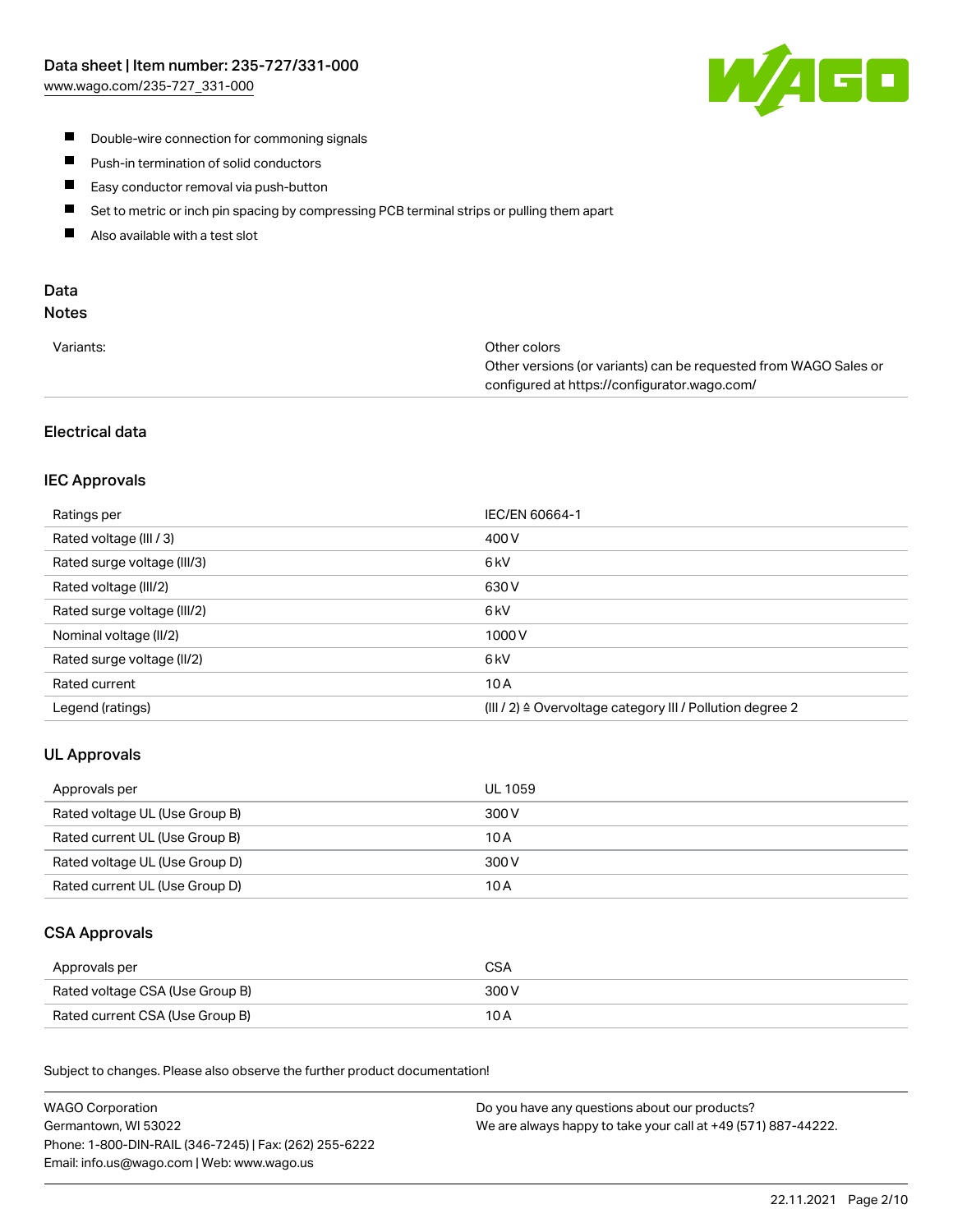[www.wago.com/235-727\\_331-000](http://www.wago.com/235-727_331-000)



## Connection data

| Total number of connection points |  |
|-----------------------------------|--|
| Total number of potentials        |  |
| Number of connection types        |  |
| Number of levels                  |  |

#### Connection 1

| Connection technology                 | PUSH WIRE                              |
|---------------------------------------|----------------------------------------|
| Actuation type                        | Push-button                            |
| Solid conductor                       | $0.20.75$ mm <sup>2</sup> / 24  18 AWG |
| Strip length                          | $910$ mm $/0.350.39$ inch              |
| Conductor connection direction to PCB | 0°                                     |
| Number of poles                       |                                        |

#### Physical data

| Pin spacing                          | 7.5/7.62 mm / 0.295/0.3 inch |
|--------------------------------------|------------------------------|
| Width                                | 9 mm / 0.354 inch            |
| Height                               | 19.1 mm / 0.752 inch         |
| Height from the surface              | 15.5 mm / 0.61 inch          |
| Depth                                | 12.5 mm / 0.492 inch         |
| Solder pin length                    | 3.6 <sub>mm</sub>            |
| Solder pin dimensions                | $0.8 \times 0.4$ mm          |
| Drilled hole diameter with tolerance | 1 <sup>(+0.1)</sup> mm       |

# PCB contact

| <b>PCB Contact</b>                  | THT                                 |
|-------------------------------------|-------------------------------------|
| Solder pin arrangement              | within the terminal block (in-line) |
| Number of solder pins per potential |                                     |

#### Material data

| Color                       | light green                       |
|-----------------------------|-----------------------------------|
| Material group              |                                   |
| Insulation material         | Polyamide (PA66)                  |
| Flammability class per UL94 | V0                                |
| Clamping spring material    | Chrome nickel spring steel (CrNi) |

Subject to changes. Please also observe the further product documentation!

| <b>WAGO Corporation</b>                                | Do you have any questions about our products?                 |
|--------------------------------------------------------|---------------------------------------------------------------|
| Germantown, WI 53022                                   | We are always happy to take your call at +49 (571) 887-44222. |
| Phone: 1-800-DIN-RAIL (346-7245)   Fax: (262) 255-6222 |                                                               |
| Email: info.us@wago.com   Web: www.wago.us             |                                                               |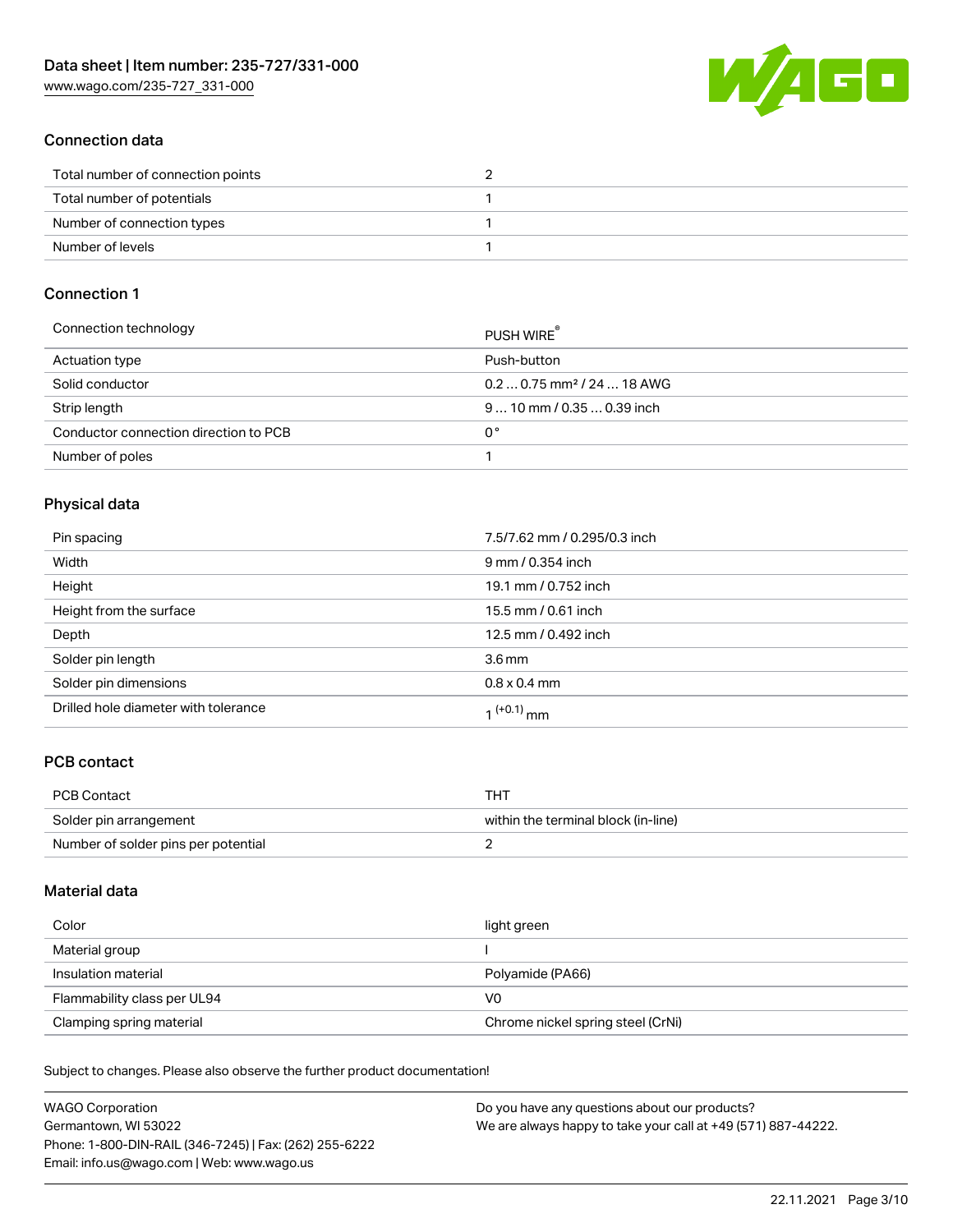[www.wago.com/235-727\\_331-000](http://www.wago.com/235-727_331-000)



| Contact material | Electrolytic copper (E <sub>Cu</sub> ) |
|------------------|----------------------------------------|
| Contact plating  | tin-plated                             |
| Fire load        | 0.018 MJ                               |
| Weight           | 0.9 <sub>g</sub>                       |
|                  |                                        |

# Environmental requirements

| Limit temperature range<br>. .<br><u>a serie de la construcción de la construcción de la construcción de la construcción de la construcción de la c</u> | ∙105 °C<br>-60<br>. |  |
|---------------------------------------------------------------------------------------------------------------------------------------------------------|---------------------|--|
|---------------------------------------------------------------------------------------------------------------------------------------------------------|---------------------|--|

#### Commercial data

| Product Group         | 4 (Printed Circuit) |
|-----------------------|---------------------|
| PU (SPU)              | 600 (100) Stück     |
| Packaging type        | box                 |
| Country of origin     | CН                  |
| <b>GTIN</b>           | 4044918832144       |
| Customs tariff number | 8536904000          |

## Approvals / Certificates

#### Country specific Approvals

| Logo | Approval                                                                   | <b>Additional Approval Text</b> | Certificate<br>name  |
|------|----------------------------------------------------------------------------|---------------------------------|----------------------|
|      | <b>CCA</b><br>DEKRA Certification B.V.                                     | EN 60947                        | NTR NL-<br>7144      |
| KEMA | <b>CCA</b><br>DEKRA Certification B.V.                                     | EN 60947                        | 2149549.02           |
|      | <b>CCA</b><br>DEKRA Certification B.V.                                     | EN 60998                        | <b>NTRNL</b><br>6919 |
|      | <b>CCA</b><br>DEKRA Certification B.V.                                     | EN 60947-7-4                    | NTR NL-<br>7774      |
| /DE  | <b>VDE</b><br>VDE Prüf- und Zertifizierungsinstitut                        | EN 60947                        | 40029328             |
|      | Subject to changes. Please also observe the further product documentation! |                                 |                      |

WAGO Corporation Germantown, WI 53022 Phone: 1-800-DIN-RAIL (346-7245) | Fax: (262) 255-6222 Email: info.us@wago.com | Web: www.wago.us Do you have any questions about our products? We are always happy to take your call at +49 (571) 887-44222.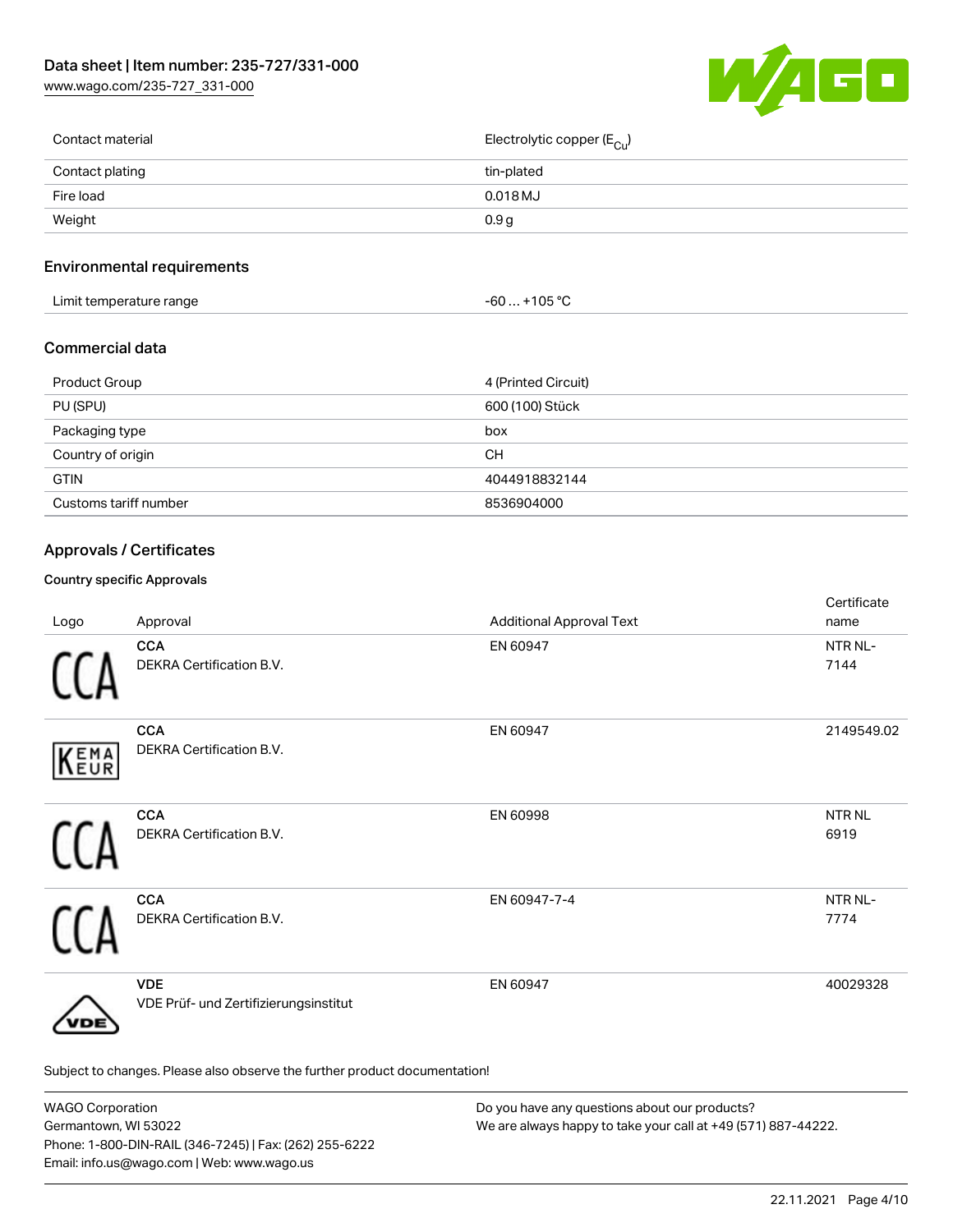

#### Ship Approvals

| Logo | Approval                                  | <b>Additional Approval Text</b> | Certificate<br>name               |
|------|-------------------------------------------|---------------------------------|-----------------------------------|
| ABS  | <b>ABS</b><br>American Bureau of Shipping |                                 | $19-$<br>HG1869876-<br><b>PDA</b> |
|      | <b>DNV GL</b>                             | $\overline{\phantom{0}}$        | TAE000016Z                        |
|      | Det Norske Veritas, Germanischer Lloyd    |                                 |                                   |

#### Required accessories

#### End plates

| End plate |  |
|-----------|--|
|-----------|--|

| ltem no.: 235-700                                 |                      |
|---------------------------------------------------|----------------------|
| End plate; snap-fit type; 1 mm thick; light green | www.wago.com/235-700 |

#### Optional accessories

Phone: 1-800-DIN-RAIL (346-7245) | Fax: (262) 255-6222

Email: info.us@wago.com | Web: www.wago.us

# Ferrules

| Ferrule                 |                                                                                                    |                                                               |
|-------------------------|----------------------------------------------------------------------------------------------------|---------------------------------------------------------------|
|                         | Item no.: 216-101                                                                                  |                                                               |
|                         | Ferrule; Sleeve for 0.5 mm <sup>2</sup> / AWG 22; uninsulated; electro-tin plated; silver-colored  | www.wago.com/216-101                                          |
|                         | Item no.: 216-104                                                                                  | www.wago.com/216-104                                          |
|                         | Ferrule; Sleeve for 1.5 mm <sup>2</sup> / AWG 16; uninsulated; electro-tin plated; silver-colored  |                                                               |
|                         | Item no.: 216-106                                                                                  |                                                               |
|                         | Ferrule; Sleeve for 2.5 mm <sup>2</sup> / AWG 14; uninsulated; electro-tin plated; silver-colored  | www.wago.com/216-106                                          |
|                         | Item no.: 216-107                                                                                  |                                                               |
|                         | Ferrule; Sleeve for 4 mm <sup>2</sup> / AWG 12; uninsulated; electro-tin plated                    | www.wago.com/216-107                                          |
| ſ                       | Item no.: 216-108                                                                                  |                                                               |
|                         | Ferrule; Sleeve for 6 mm <sup>2</sup> / AWG 10; uninsulated; electro-tin plated; silver-colored    | www.wago.com/216-108                                          |
|                         | Item no.: 216-109                                                                                  |                                                               |
|                         | Ferrule; Sleeve for 10 mm <sup>2</sup> / AWG 8; uninsulated; electro-tin plated                    | www.wago.com/216-109                                          |
|                         | Item no.: 216-102                                                                                  |                                                               |
|                         | Ferrule; Sleeve for 0.75 mm <sup>2</sup> / AWG 20; uninsulated; electro-tin plated; silver-colored | www.wago.com/216-102                                          |
|                         | Item no.: 216-103                                                                                  |                                                               |
|                         | Ferrule; Sleeve for 1 mm <sup>2</sup> / AWG 18; uninsulated; electro-tin plated                    | www.wago.com/216-103                                          |
| I                       | Item no.: 216-110                                                                                  |                                                               |
|                         | Ferrule; Sleeve for 16 mm <sup>2</sup> / AWG 6; uninsulated; electro-tin plated; metallic brown    | www.wago.com/216-110                                          |
|                         | Subject to changes. Please also observe the further product documentation!                         |                                                               |
| <b>WAGO Corporation</b> |                                                                                                    | Do you have any questions about our products?                 |
| Germantown, WI 53022    |                                                                                                    | We are always happy to take your call at +49 (571) 887-44222. |

22.11.2021 Page 5/10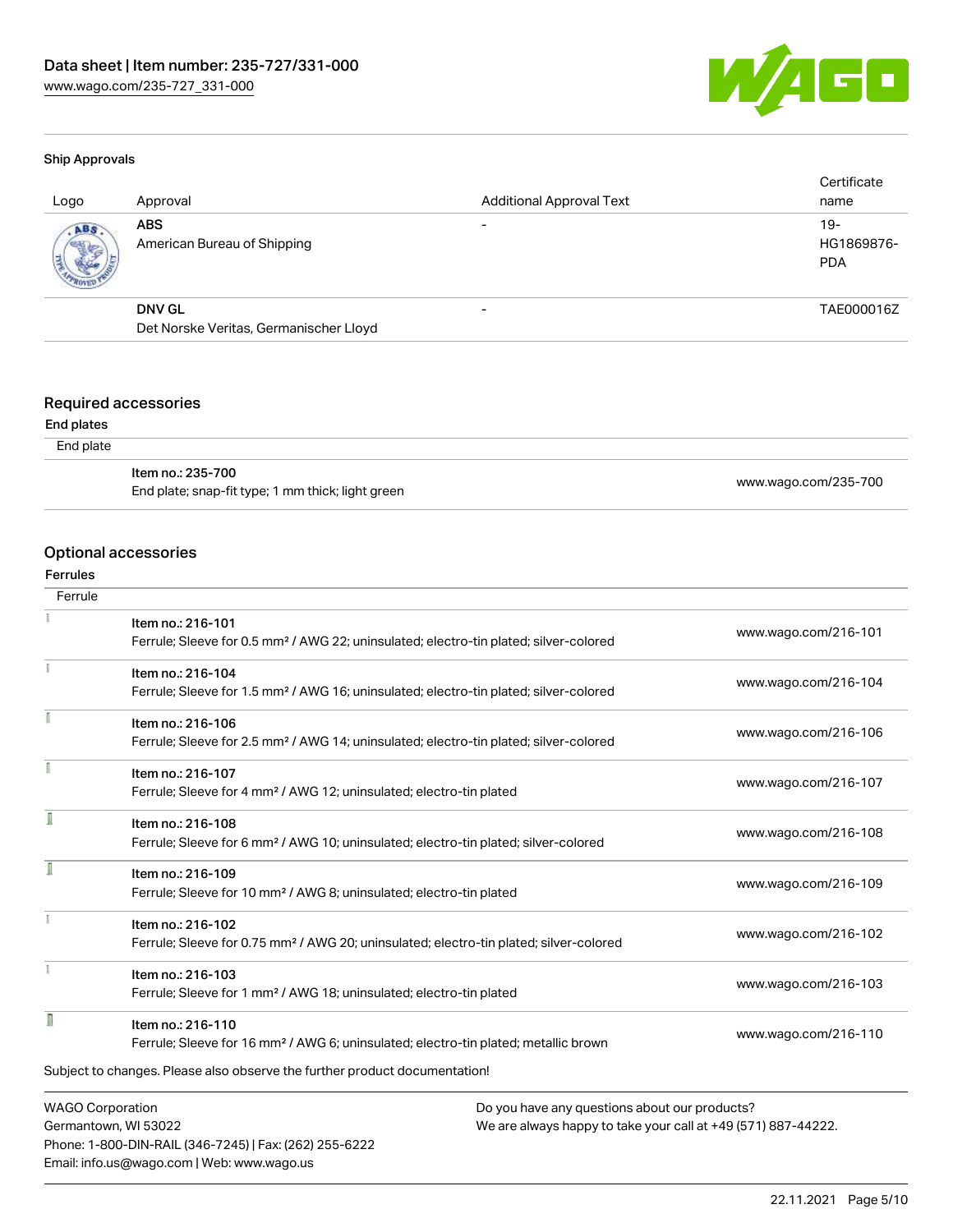## Data sheet | Item number: 235-727/331-000

[www.wago.com/235-727\\_331-000](http://www.wago.com/235-727_331-000)



|              | Item no.: 216-123<br>Ferrule; Sleeve for 1 mm <sup>2</sup> / AWG 18; uninsulated; electro-tin plated; silver-colored                                                               | www.wago.com/216-123 |
|--------------|------------------------------------------------------------------------------------------------------------------------------------------------------------------------------------|----------------------|
| $\mathbf{i}$ | Item no.: 216-122<br>Ferrule; Sleeve for 0.75 mm <sup>2</sup> / AWG 20; uninsulated; electro-tin plated; silver-colored                                                            | www.wago.com/216-122 |
| J.           | Item no.: 216-124<br>Ferrule; Sleeve for 1.5 mm <sup>2</sup> / AWG 16; uninsulated; electro-tin plated                                                                             | www.wago.com/216-124 |
|              | Item no.: 216-142<br>Ferrule; Sleeve for 0.75 mm <sup>2</sup> / 18 AWG; uninsulated; electro-tin plated; electrolytic copper; gastight<br>crimped; acc. to DIN 46228, Part 1/08.92 | www.wago.com/216-142 |
|              | Item no.: 216-132<br>Ferrule; Sleeve for 0.34 mm <sup>2</sup> / AWG 24; uninsulated; electro-tin plated                                                                            | www.wago.com/216-132 |
|              | Item no.: 216-121<br>Ferrule; Sleeve for 0.5 mm <sup>2</sup> / AWG 22; uninsulated; electro-tin plated; silver-colored                                                             | www.wago.com/216-121 |
|              | Item no.: 216-143<br>Ferrule; Sleeve for 1 mm <sup>2</sup> / AWG 18; uninsulated; electro-tin plated; electrolytic copper; gastight<br>crimped; acc. to DIN 46228, Part 1/08.92    | www.wago.com/216-143 |
|              | Item no.: 216-131<br>Ferrule; Sleeve for 0.25 mm <sup>2</sup> / AWG 24; uninsulated; electro-tin plated; silver-colored                                                            | www.wago.com/216-131 |
|              | Item no.: 216-141<br>Ferrule; Sleeve for 0.5 mm <sup>2</sup> / 20 AWG; uninsulated; electro-tin plated; electrolytic copper; gastight<br>crimped; acc. to DIN 46228, Part 1/08.92  | www.wago.com/216-141 |
|              | Item no.: 216-152<br>Ferrule; Sleeve for 0.34 mm <sup>2</sup> / AWG 24; uninsulated; electro-tin plated                                                                            | www.wago.com/216-152 |
|              | Item no.: 216-203<br>Ferrule; Sleeve for 1 mm <sup>2</sup> / AWG 18; insulated; electro-tin plated; red                                                                            | www.wago.com/216-203 |
| I            | Item no.: 216-206<br>Ferrule; Sleeve for 2.5 mm <sup>2</sup> / AWG 14; insulated; electro-tin plated; blue                                                                         | www.wago.com/216-206 |
|              | Item no.: 216-207<br>Ferrule; Sleeve for 4 mm <sup>2</sup> / AWG 12; insulated; electro-tin plated; gray                                                                           | www.wago.com/216-207 |
|              | Item no.: 216-202<br>Ferrule; Sleeve for 0.75 mm <sup>2</sup> / 18 AWG; insulated; electro-tin plated; gray                                                                        | www.wago.com/216-202 |
| T            | Item no.: 216-151<br>Ferrule; Sleeve for 0.25 mm <sup>2</sup> / AWG 24; uninsulated; electro-tin plated                                                                            | www.wago.com/216-151 |
| 1            | Item no.: 216-204<br>Ferrule; Sleeve for 1.5 mm <sup>2</sup> / AWG 16; insulated; electro-tin plated; black                                                                        | www.wago.com/216-204 |
|              | Item no.: 216-209<br>Ferrule; Sleeve for 10 mm <sup>2</sup> / AWG 8; insulated; electro-tin plated; red                                                                            | www.wago.com/216-209 |
|              | Item no.: 216-205                                                                                                                                                                  | www.wago.com/216-205 |
|              | Subject to changes. Please also observe the further product documentation!                                                                                                         |                      |

WAGO Corporation Germantown, WI 53022 Phone: 1-800-DIN-RAIL (346-7245) | Fax: (262) 255-6222 Email: info.us@wago.com | Web: www.wago.us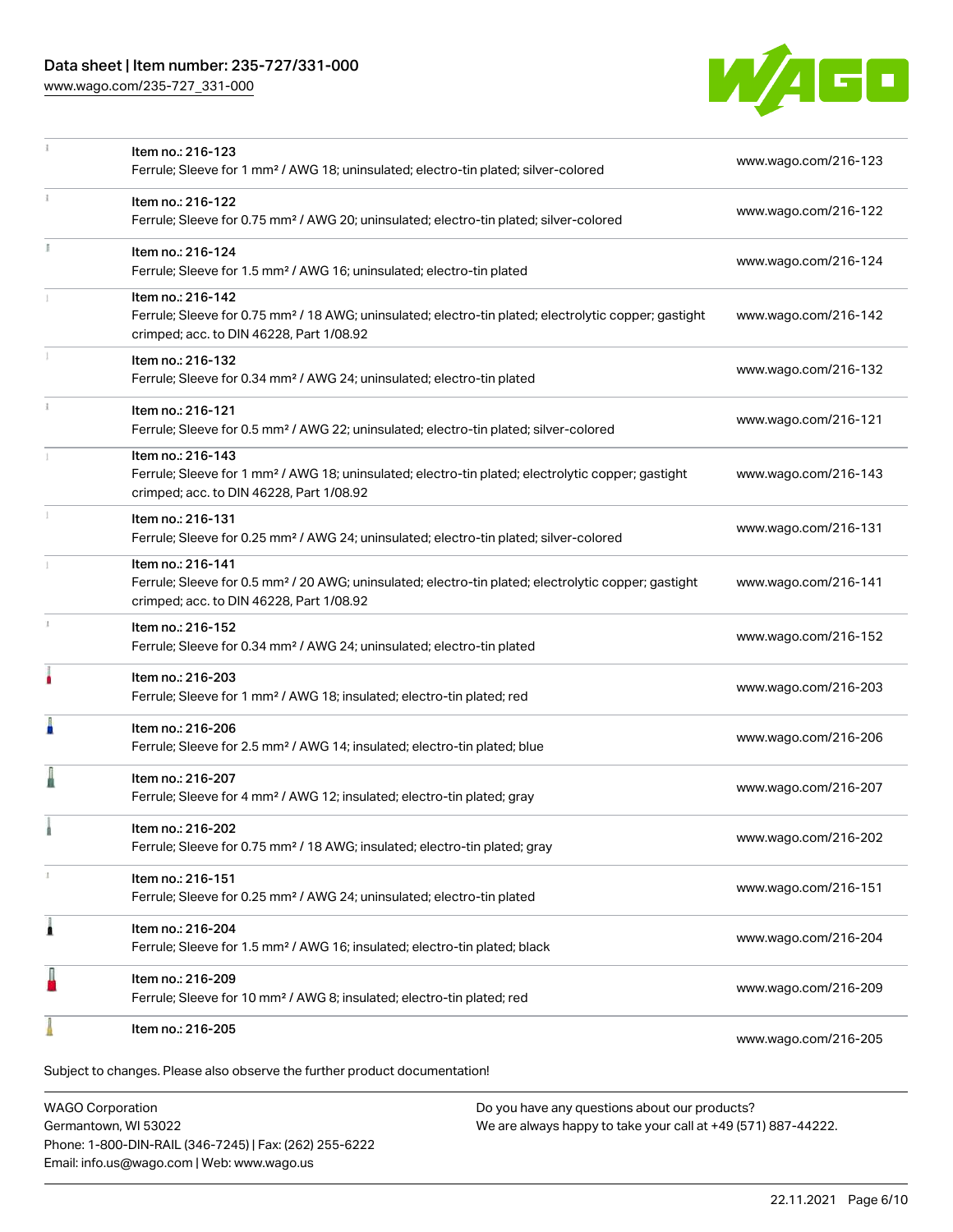[www.wago.com/235-727\\_331-000](http://www.wago.com/235-727_331-000)



| Ferrule; Sleeve for 2.08 mm <sup>2</sup> / AWG 14; insulated; electro-tin plated; yellow                                                                                                          |                                                                                                                                                                                                                                                                                                                                                                                                                                                                                                                                                                                      |
|---------------------------------------------------------------------------------------------------------------------------------------------------------------------------------------------------|--------------------------------------------------------------------------------------------------------------------------------------------------------------------------------------------------------------------------------------------------------------------------------------------------------------------------------------------------------------------------------------------------------------------------------------------------------------------------------------------------------------------------------------------------------------------------------------|
| Item no.: 216-144<br>Ferrule; Sleeve for 1.5 mm <sup>2</sup> / AWG 16; uninsulated; electro-tin plated; electrolytic copper; gastight<br>crimped; acc. to DIN 46228, Part 1/08.92; silver-colored | www.wago.com/216-144                                                                                                                                                                                                                                                                                                                                                                                                                                                                                                                                                                 |
| Item no.: 216-208<br>acc. to DIN 46228, Part 4/09.90; yellow                                                                                                                                      |                                                                                                                                                                                                                                                                                                                                                                                                                                                                                                                                                                                      |
| Item no.: 216-201<br>Ferrule; Sleeve for 0.5 mm <sup>2</sup> / 20 AWG; insulated; electro-tin plated; white                                                                                       | www.wago.com/216-201                                                                                                                                                                                                                                                                                                                                                                                                                                                                                                                                                                 |
| Item no.: 216-223<br>Ferrule; Sleeve for 1 mm <sup>2</sup> / AWG 18; insulated; electro-tin plated; red                                                                                           | www.wago.com/216-223                                                                                                                                                                                                                                                                                                                                                                                                                                                                                                                                                                 |
| Item no.: 216-210<br>acc. to DIN 46228, Part 4/09.90; blue                                                                                                                                        |                                                                                                                                                                                                                                                                                                                                                                                                                                                                                                                                                                                      |
| Item no.: 216-241<br>Ferrule; Sleeve for 0.5 mm <sup>2</sup> / 20 AWG; insulated; electro-tin plated; electrolytic copper; gastight<br>crimped; acc. to DIN 46228, Part 4/09.90; white            | www.wago.com/216-241                                                                                                                                                                                                                                                                                                                                                                                                                                                                                                                                                                 |
| Item no.: 216-242<br>Ferrule; Sleeve for 0.75 mm <sup>2</sup> / 18 AWG; insulated; electro-tin plated; electrolytic copper; gastight<br>crimped; acc. to DIN 46228, Part 4/09.90; gray            | www.wago.com/216-242                                                                                                                                                                                                                                                                                                                                                                                                                                                                                                                                                                 |
| Item no.: 216-222<br>Ferrule; Sleeve for 0.75 mm <sup>2</sup> / 18 AWG; insulated; electro-tin plated; gray                                                                                       | www.wago.com/216-222                                                                                                                                                                                                                                                                                                                                                                                                                                                                                                                                                                 |
| Item no.: 216-221<br>Ferrule; Sleeve for 0.5 mm <sup>2</sup> / 20 AWG; insulated; electro-tin plated; white                                                                                       | www.wago.com/216-221                                                                                                                                                                                                                                                                                                                                                                                                                                                                                                                                                                 |
| Item no.: 216-224<br>Ferrule; Sleeve for 1.5 mm <sup>2</sup> / AWG 16; insulated; electro-tin plated; black                                                                                       | www.wago.com/216-224                                                                                                                                                                                                                                                                                                                                                                                                                                                                                                                                                                 |
| Item no.: 216-243<br>acc. to DIN 46228, Part 4/09.90; red                                                                                                                                         |                                                                                                                                                                                                                                                                                                                                                                                                                                                                                                                                                                                      |
| Item no.: 216-244<br>Ferrule; Sleeve for 1.5 mm <sup>2</sup> / AWG 16; insulated; electro-tin plated; electrolytic copper; gastight<br>crimped; acc. to DIN 46228, Part 4/09.90; black            | www.wago.com/216-244                                                                                                                                                                                                                                                                                                                                                                                                                                                                                                                                                                 |
| Item no.: 216-263<br>acc. to DIN 46228, Part 4/09.90; red                                                                                                                                         |                                                                                                                                                                                                                                                                                                                                                                                                                                                                                                                                                                                      |
| Item no.: 216-246<br>Ferrule; Sleeve for 2.5 mm <sup>2</sup> / AWG 14; insulated; electro-tin plated; electrolytic copper; gastight<br>crimped; acc. to DIN 46228, Part 4/09.90; blue             | www.wago.com/216-246                                                                                                                                                                                                                                                                                                                                                                                                                                                                                                                                                                 |
| Item no.: 216-266<br>Ferrule; Sleeve for 2.5 mm <sup>2</sup> / AWG 14; insulated; electro-tin plated; electrolytic copper; gastight<br>crimped; acc. to DIN 46228, Part 4/09.90; blue             | www.wago.com/216-266                                                                                                                                                                                                                                                                                                                                                                                                                                                                                                                                                                 |
| Item no.: 216-264<br>Ferrule; Sleeve for 1.5 mm <sup>2</sup> / AWG 16; insulated; electro-tin plated; electrolytic copper; gastight<br>crimped; acc. to DIN 46228, Part 4/09.90; black            | www.wago.com/216-264                                                                                                                                                                                                                                                                                                                                                                                                                                                                                                                                                                 |
|                                                                                                                                                                                                   | Ferrule; Sleeve for 6 mm <sup>2</sup> / AWG 10; insulated; electro-tin plated; electrolytic copper; gastight crimped; www.wago.com/216-208<br>Ferrule; Sleeve for 16 mm <sup>2</sup> / AWG 6; insulated; electro-tin plated; electrolytic copper; gastight crimped; www.wago.com/216-210<br>Ferrule; Sleeve for 1 mm <sup>2</sup> / AWG 18; insulated; electro-tin plated; electrolytic copper; gastight crimped; www.wago.com/216-243<br>Ferrule; Sleeve for 1 mm <sup>2</sup> / AWG 18; insulated; electro-tin plated; electrolytic copper; gastight crimped; www.wago.com/216-263 |

Subject to changes. Please also observe the further product documentation!

WAGO Corporation Germantown, WI 53022 Phone: 1-800-DIN-RAIL (346-7245) | Fax: (262) 255-6222 Email: info.us@wago.com | Web: www.wago.us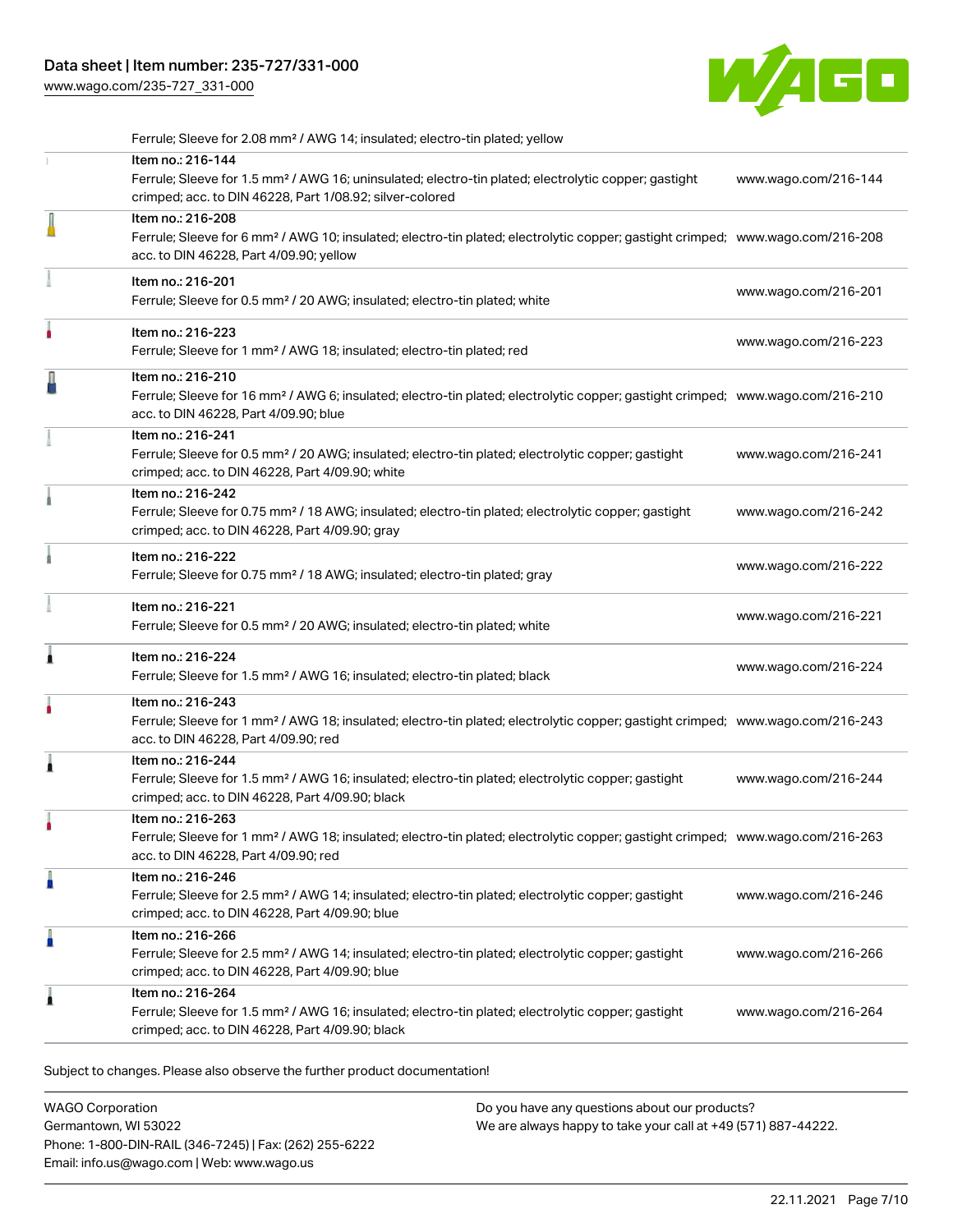# Data sheet | Item number: 235-727/331-000

[www.wago.com/235-727\\_331-000](http://www.wago.com/235-727_331-000)



| 1 | Item no.: 216-284<br>Ferrule; Sleeve for 1.5 mm <sup>2</sup> / AWG 16; insulated; electro-tin plated; electrolytic copper; gastight<br>crimped; acc. to DIN 46228, Part 4/09.90; black                     | www.wago.com/216-284 |
|---|------------------------------------------------------------------------------------------------------------------------------------------------------------------------------------------------------------|----------------------|
| I | Item no.: 216-286<br>Ferrule; Sleeve for 2.5 mm <sup>2</sup> / AWG 14; insulated; electro-tin plated; electrolytic copper; gastight<br>crimped; acc. to DIN 46228, Part 4/09.90; blue                      | www.wago.com/216-286 |
|   | Item no.: 216-287<br>Ferrule; Sleeve for 4 mm <sup>2</sup> / AWG 12; insulated; electro-tin plated; electrolytic copper; gastight crimped; www.wago.com/216-287<br>acc. to DIN 46228, Part 4/09.90; gray   |                      |
|   | Item no.: 216-262<br>Ferrule; Sleeve for 0.75 mm <sup>2</sup> / 18 AWG; insulated; electro-tin plated; electrolytic copper; gastight<br>crimped; acc. to DIN 46228, Part 4/09.90; gray                     | www.wago.com/216-262 |
| I | Item no.: 216-288<br>Ferrule; Sleeve for 6 mm <sup>2</sup> / AWG 10; insulated; electro-tin plated; electrolytic copper; gastight crimped; www.wago.com/216-288<br>acc. to DIN 46228, Part 4/09.90; yellow |                      |
| Д | Item no.: 216-289<br>Ferrule; Sleeve for 10 mm <sup>2</sup> / AWG 8; insulated; electro-tin plated; electrolytic copper; gastight crimped; www.wago.com/216-289<br>acc. to DIN 46228, Part 4/09.90; red    |                      |
|   | Item no.: 216-301<br>Ferrule; Sleeve for 0.25 mm <sup>2</sup> / AWG 24; insulated; electro-tin plated; yellow                                                                                              | www.wago.com/216-301 |
|   | Item no.: 216-321<br>Ferrule; Sleeve for 0.25 mm <sup>2</sup> / AWG 24; insulated; electro-tin plated; yellow                                                                                              | www.wago.com/216-321 |
| ł | Item no.: 216-322<br>Ferrule; Sleeve for 0.34 mm <sup>2</sup> / 22 AWG; insulated; electro-tin plated; green                                                                                               | www.wago.com/216-322 |
| I | Item no.: 216-267<br>Ferrule; Sleeve for 4 mm <sup>2</sup> / AWG 12; insulated; electro-tin plated; electrolytic copper; gastight crimped; www.wago.com/216-267<br>acc. to DIN 46228, Part 4/09.90; gray   |                      |
|   | Item no.: 216-302<br>Ferrule; Sleeve for 0.34 mm <sup>2</sup> / 22 AWG; insulated; electro-tin plated; light turquoise                                                                                     | www.wago.com/216-302 |
|   |                                                                                                                                                                                                            |                      |

## Downloads Documentation

#### Additional Information

| Technical explanations | 2019 Apr 3 | pdf<br>2.0 MB   | Download |
|------------------------|------------|-----------------|----------|
|                        |            | pdf<br>125.0 kB | Download |

# CAD files

#### CAD data

#### 2D/3D Models 235-727/331-000

Subject to changes. Please also observe the further product documentation!

WAGO Corporation Germantown, WI 53022 Phone: 1-800-DIN-RAIL (346-7245) | Fax: (262) 255-6222 Email: info.us@wago.com | Web: www.wago.us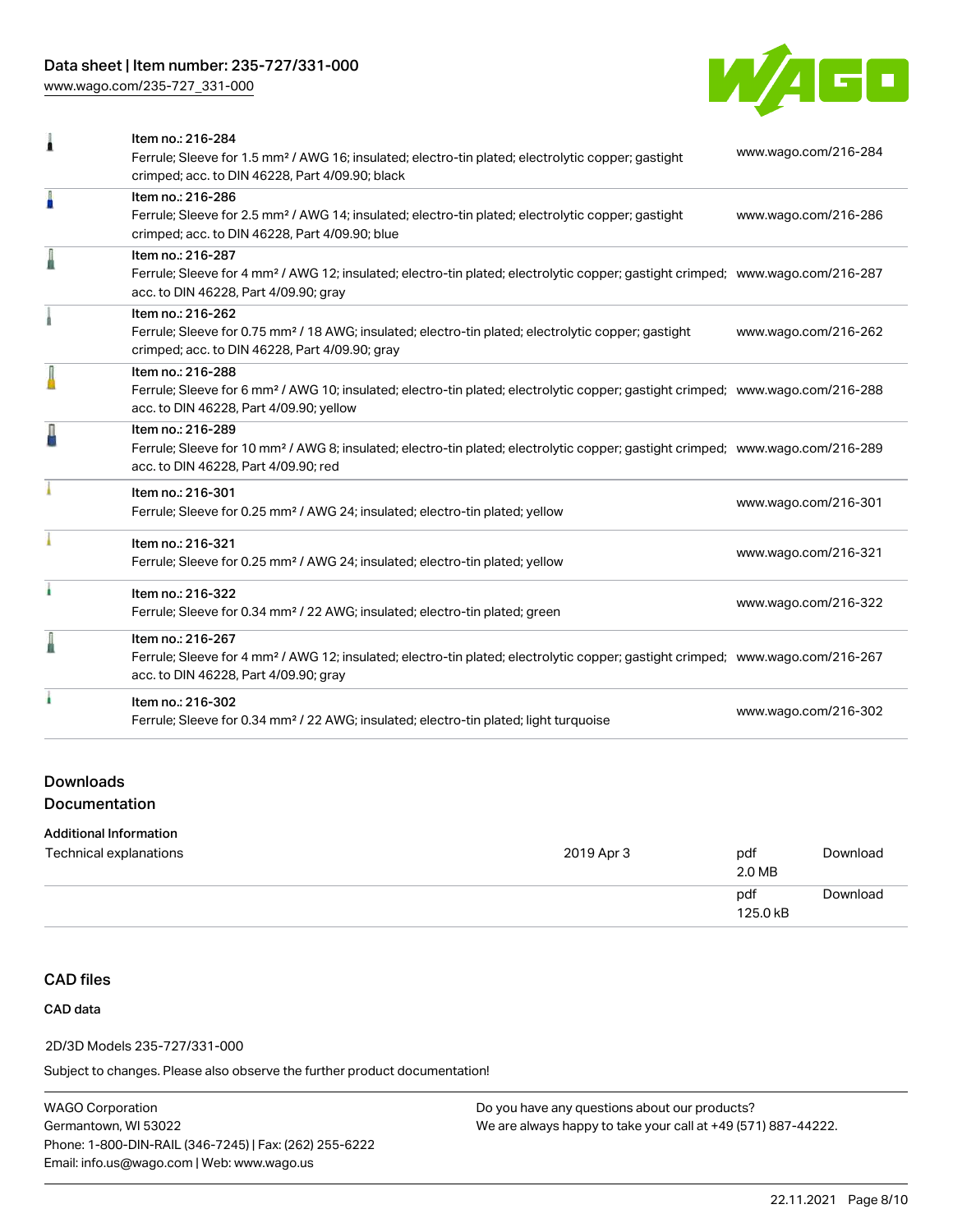

|                 |                                                                                                                                                                        | URL        | Download |
|-----------------|------------------------------------------------------------------------------------------------------------------------------------------------------------------------|------------|----------|
| <b>CAE</b> data |                                                                                                                                                                        |            |          |
|                 | EPLAN Data Portal 235-727/331-000                                                                                                                                      | <b>URL</b> | Download |
|                 | ZUKEN Portal 235-727/331-000                                                                                                                                           | <b>URL</b> | Download |
|                 | EPLAN Data Portal 235-727/331-000                                                                                                                                      | <b>URL</b> | Download |
|                 | PCB Design                                                                                                                                                             |            |          |
|                 | Symbol and Footprint 235-727/331-000                                                                                                                                   | <b>URL</b> | Download |
|                 | CAx data for your PCB design, consisting of "schematic symbols and PCB footprints",<br>allow easy integration of the WAGO component into your development environment. |            |          |
|                 | Supported formats:                                                                                                                                                     |            |          |
| ш               | Accel EDA 14 & 15                                                                                                                                                      |            |          |
| ш               | Altium 6 to current version                                                                                                                                            |            |          |
| ш               | Cadence Allegro                                                                                                                                                        |            |          |
| ш               | DesignSpark                                                                                                                                                            |            |          |
| П               | Eagle Libraries                                                                                                                                                        |            |          |
| ш               | KiCad                                                                                                                                                                  |            |          |
|                 | Mentor Graphics BoardStation                                                                                                                                           |            |          |
| Ш               | Mentor Graphics Design Architect                                                                                                                                       |            |          |
| ш               | Mentor Graphics Design Expedition 99 and 2000                                                                                                                          |            |          |
| H               | OrCAD 9.X PCB and Capture                                                                                                                                              |            |          |
| ш               | PADS PowerPCB 3, 3.5, 4.X, and 5.X                                                                                                                                     |            |          |
| ш               | PADS PowerPCB and PowerLogic 3.0                                                                                                                                       |            |          |
|                 | PCAD 2000, 2001, 2002, 2004, and 2006                                                                                                                                  |            |          |
| ш               | Pulsonix 8.5 or newer                                                                                                                                                  |            |          |
|                 | <b>STL</b>                                                                                                                                                             |            |          |
|                 | 3D STEP                                                                                                                                                                |            |          |
|                 | TARGET 3001!                                                                                                                                                           |            |          |
|                 | View Logic ViewDraw                                                                                                                                                    |            |          |
|                 | Quadcept                                                                                                                                                               |            |          |
|                 | Zuken CadStar 3 and 4                                                                                                                                                  |            |          |
|                 | Zuken CR-5000 and CR-8000                                                                                                                                              |            |          |
|                 | PCB Component Libraries (EDA), PCB CAD Library Ultra Librarian                                                                                                         |            |          |

WAGO Corporation Germantown, WI 53022 Phone: 1-800-DIN-RAIL (346-7245) | Fax: (262) 255-6222 Email: info.us@wago.com | Web: www.wago.us